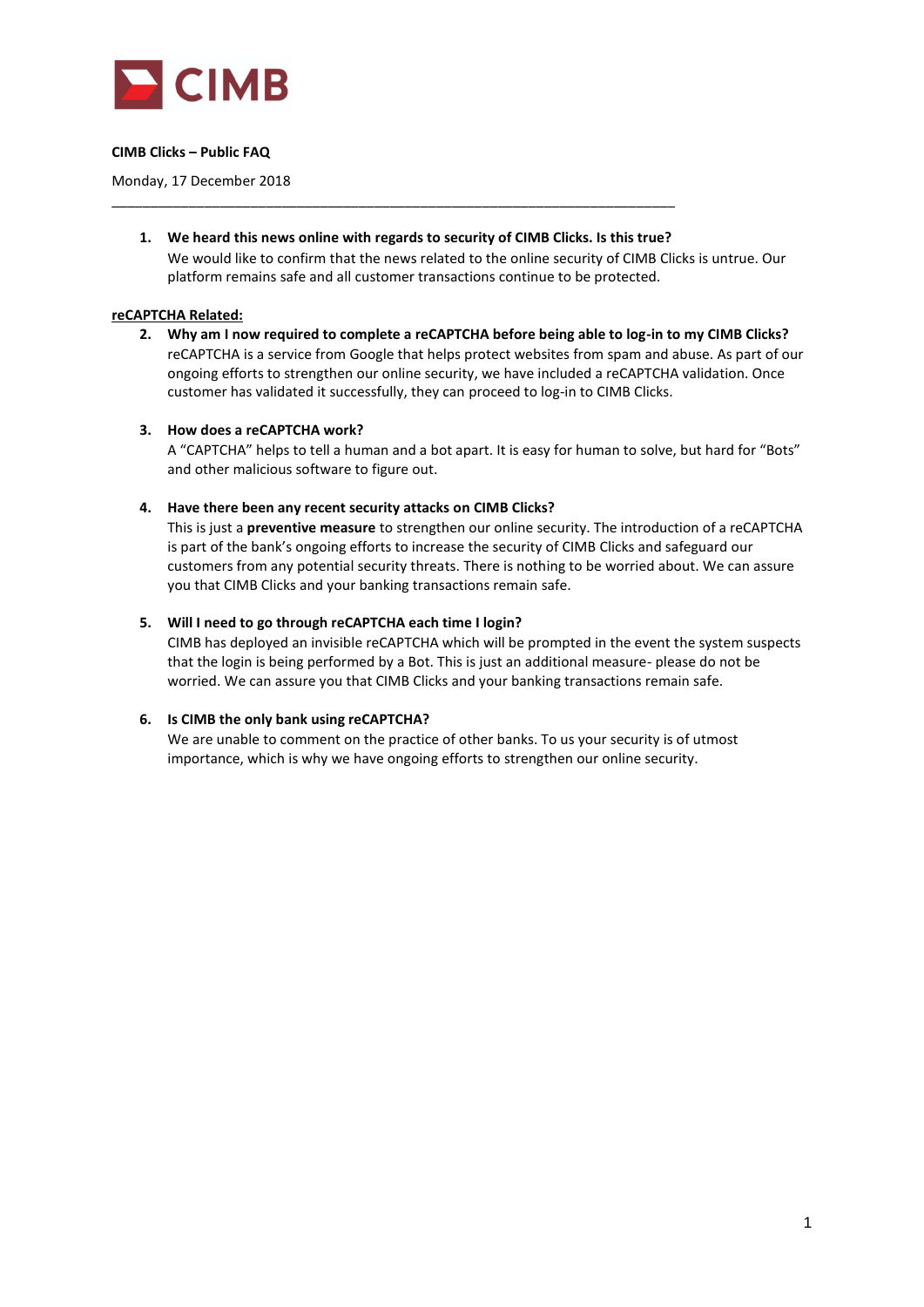

# **Password Related:**

7. **I noticed that I am still able to log-in to my CIMB Clicks despite adding a few invalid characters (more than 8 characters) after my password. May I know why?**

You are experiencing this due the way the Clicks Password Rule is designed. We can assure you that CIMB Clicks and your banking transactions remain safe.

| <b>Clicks Password Rule</b>                                                                                                                                                                                                     | Scenario: Customer keys in<br>additional characters                                                                       | Example                                                                                                                                                                                                                                                             |
|---------------------------------------------------------------------------------------------------------------------------------------------------------------------------------------------------------------------------------|---------------------------------------------------------------------------------------------------------------------------|---------------------------------------------------------------------------------------------------------------------------------------------------------------------------------------------------------------------------------------------------------------------|
| For passwords set before 18 <sup>th</sup><br>November 2018<br>The password length<br>must be 8 characters<br>No requirement on<br>special character                                                                             | The system only looks at the<br>exact number of characters of<br>your password to validate<br>login and ignores the rest. | Password is "abcd1234" $-$ i.e.<br>length is 8 characters but the<br>customer keys in "abcd1234@#"<br>the system will only read<br>$\bullet$<br>"abcd1234" and ignore the "<br>@#"<br>The customer is still able to<br>log in.                                      |
| For passwords set on/after<br>18 <sup>th</sup> November 2018<br>Password length must be<br>between 8 -20 characters.<br>Must use a combination<br>of letters, numbers, and<br>special characters<br>(refer to Q10 for guidance) | The system does not allow the<br>customer to login when they<br>key in any additional<br>characters.                      | Password is "abcd1234" $-$ i.e.<br>length is 8 characters but the<br>customer keys in 10 characters i.e.<br>"abcd1234@#"<br>The system <b>does not allow</b><br>the customer to login<br>An error message of "invalid<br>userID or password<br>[CLK00619]" appears. |

**To avoid any concerns regarding the login, we encourage you to change your password, if you have not already done so.** 

## **Clicks Security:**

**8. How do I know that my Clicks account is not compromised?** 

Ensuring your online security is a **joint effort** by both the bank and customer. On our part the Bank has taken the following proactive steps:

- Our system will only allow you to perform financial transactions with a valid TAC.
- We have 24 hour ongoing fraud monitoring and control systems in place to safeguard our customers.
- Introduced the use of reCAPTCHA as an additional authentication to enhance customer's security.
- Enhanced our password security to accept passwords longer than eight (8) characters.

As a customer, we would like to encourage you to safeguard your CIMB Clicks security by taking the following steps:

- **Do** change your password regularly
- **Do** have a password of 8 characters or more using a combination of letters, numbers, and special characters
- **Do not** disclose your password and TAC to anyone.
- **Do not** use your Clicks user ID as your password**.**